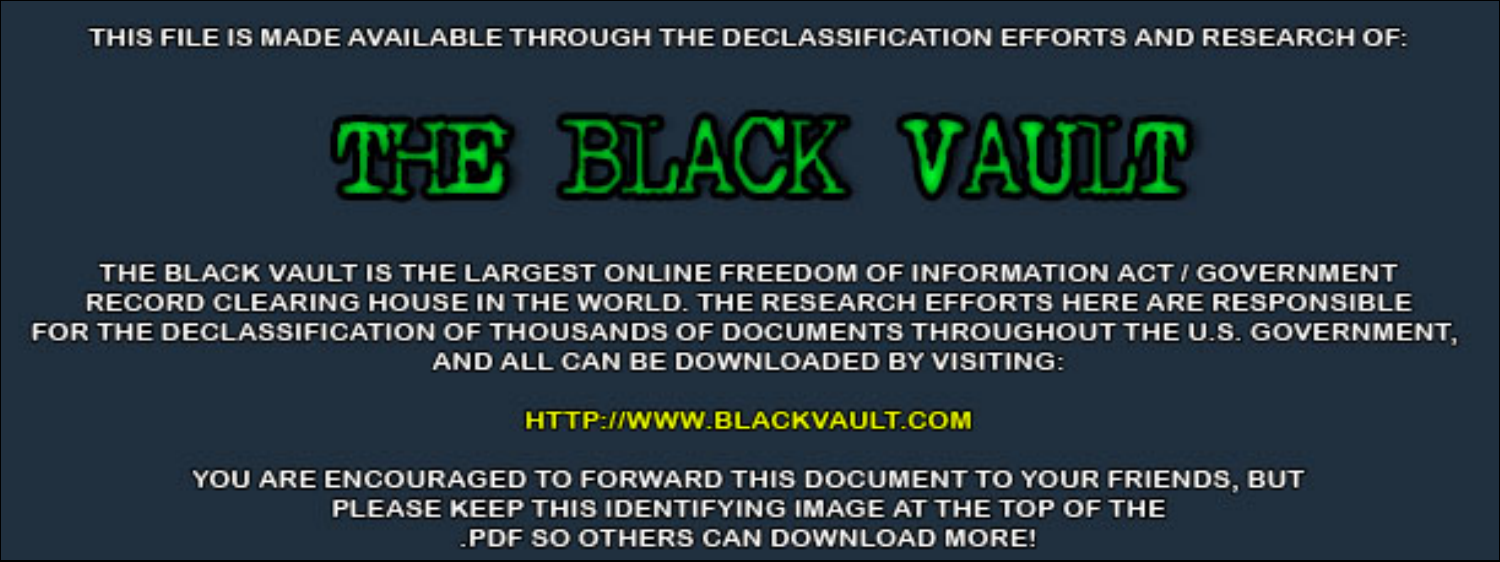**MOR1 DOCID:** 604773

**Figure FOR PELESSE 1994 CAPPROVED POR ELECCE TREE** នសង

**TITLE: Scientific And Technical Intelligence Analysis** 

**AUTHOR: Robert M. Clark** 

**VOLUME: 19 ISSUE:** 

**Spring YEAR: 1975** 

.. *I*  ..

Also see connecting in Rus piece, in Sumer 1975 Henry his Robert M. Clash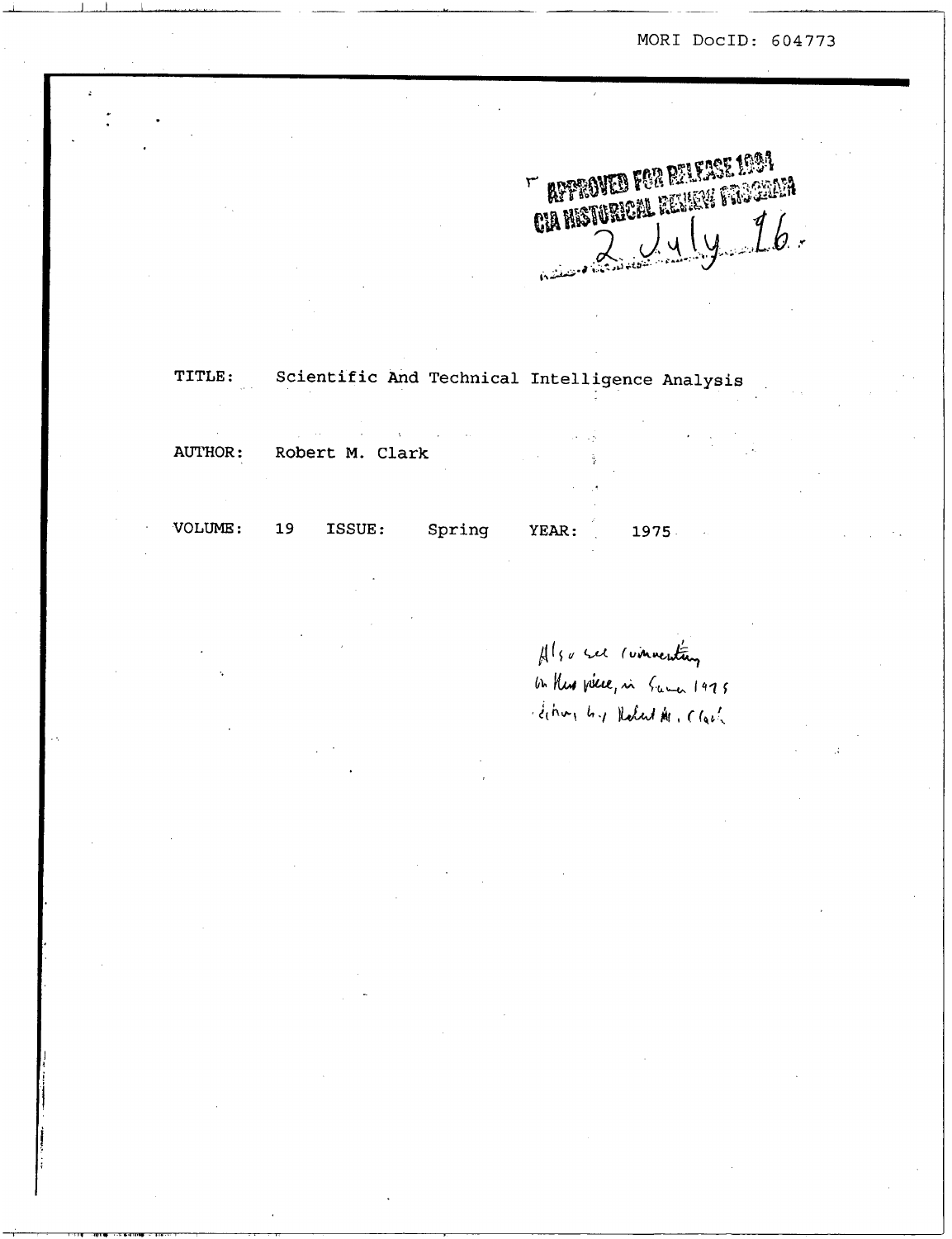MOR1 DocID: 604773



**All** statements of fact, opinion or analysis expressed in Studies in Intelligence are those of the authors. They do not necessarily reflect official positions or views of the Central I'ntelligence Agency or any other US G'ovement entity, **past** or present. Nothing in the contents should be construed as asserting or implying US Government endorsement of an article's factual statements and interpretations.

**P**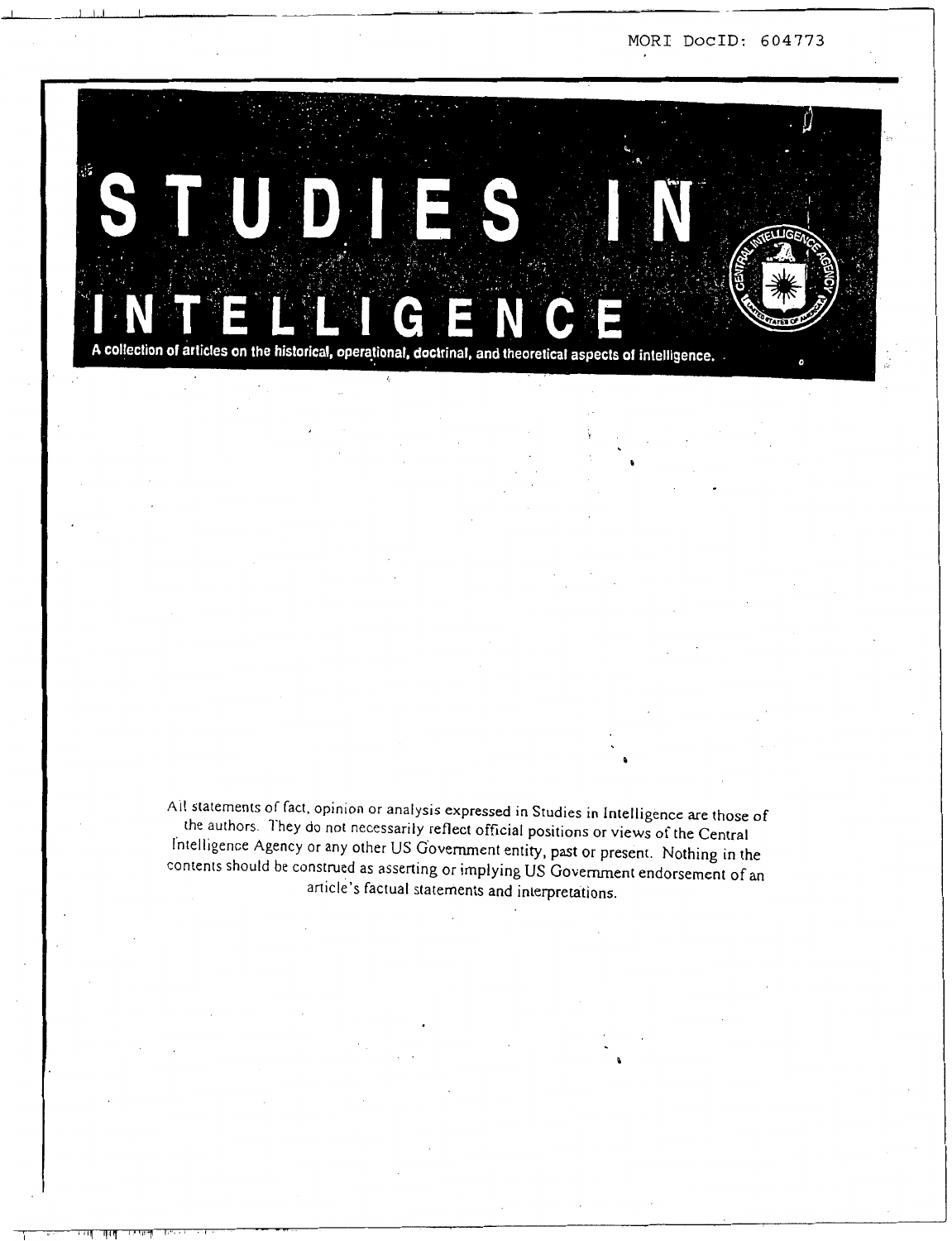SECRET

*39* 

*The birth and deoelopment of scientific intelligence* 

<u>A 1.1 I - A 1.1 I - A 1.1 I - A 1.1 I - A 1.1 I - A 1.1 I - A 1.1 I - A 1.1 I - A 1.1 I - A 1.1 I - A 1.1 I - A 1.</u><br>A 1.1 I - A 1.1 I - A 1.1 I - A 1.1 I - A 1.1 I - A 1.1 I - A 1.1 I - A 1.1 I - A 1.1 I - A 1.1 I - A 1.1

..

# **SCIENTIFIC AND TECHNICAL INTELLIGENCE ANALYSIS**

# Robert **M. Clark**

**In** 1939, the British decided to assign a scientist to the Intelligence Branch of the *Air* Staff. Inasmuch as no scientist bad previously worked for an intelligence service, this was a new and revolutionary idea. A tall, solemn physicist named **R. V.** Jones, then working at the Royal **Aircraft** Establishment, **Farn**borough, **was** picked for the job. Jones's **first** job was *to* study "new **German**  weapons" which were believed to be under development. The first of these as Jones soon determined, **used** a pair of **radio beams** which **were** about one mile wide at their point of intersection over the **city of** London. German bombers flew along one beam, and when their **radio** receivers indicated that they were at the intersection with the second beam, they released their **bombs.**  was a blind bombing system which the Germans called Knickebein. Knickebein,

At Jones's urging, Winston Churchill ordered up an **RAF** search aircraft on the night of **21** June **1940,** and the **aircraft** found the Knickebein radio signals in the frequency range which Jones had predicted. With this knowledge, the British were able to build jammers **whose** effect was to bend the Knickebein beams **so** that **German bombers** for **months** to come **scattered** their bomb loads ova the British countryside. **Thus** began the **famous** "battle of the beams" which **lasted** throughout much of World **War** 11. **with** the Germans developing new radio navigation systems and the British developing equally effective counter**measures** to them.

**Jones** went on **to** solve a number of tough Scientific and Technical Intelligence problems during World War **I1** and is generally **known** today as the 'father of **S&T** Intelligence." The basic principles of **S&T** Intelligence analysis which Jones worked out during World War **I1** and which have been previously discussed in *Studies* in *Intelligence*<sup>\*</sup> are just as useful today as they were in the beginning.

# **Purpose** of *SGT Zntelligence*

*identify new enemy* **weapons and** *to describe their characteristics.*  The primary purpose of **S&T** Intelligence since Jones's day has been *to* 

*Once* **you know** the characteristics of **an** enemy weapon system, then **his**  tactics and strategy for **using** the weapon system follow .naturally. If, **as a**  result of a heavy research, development, and testing effort, the Soviets manage to squeeze the accuracy of a particular **ICBM** down below **.25** nautical **miles CEP,** then the primary target of all such **ICBMs** is almost surely going **to** be **US.** Minuteman missile silos. If the **ICBM** has no better **than** one-half nautical

<sup>\*</sup>Jones, Reginald V. "Scientific Intelligence," Studies VI/3; and "The Scientific Intelli**gencer,"** *ibid, V1/4.*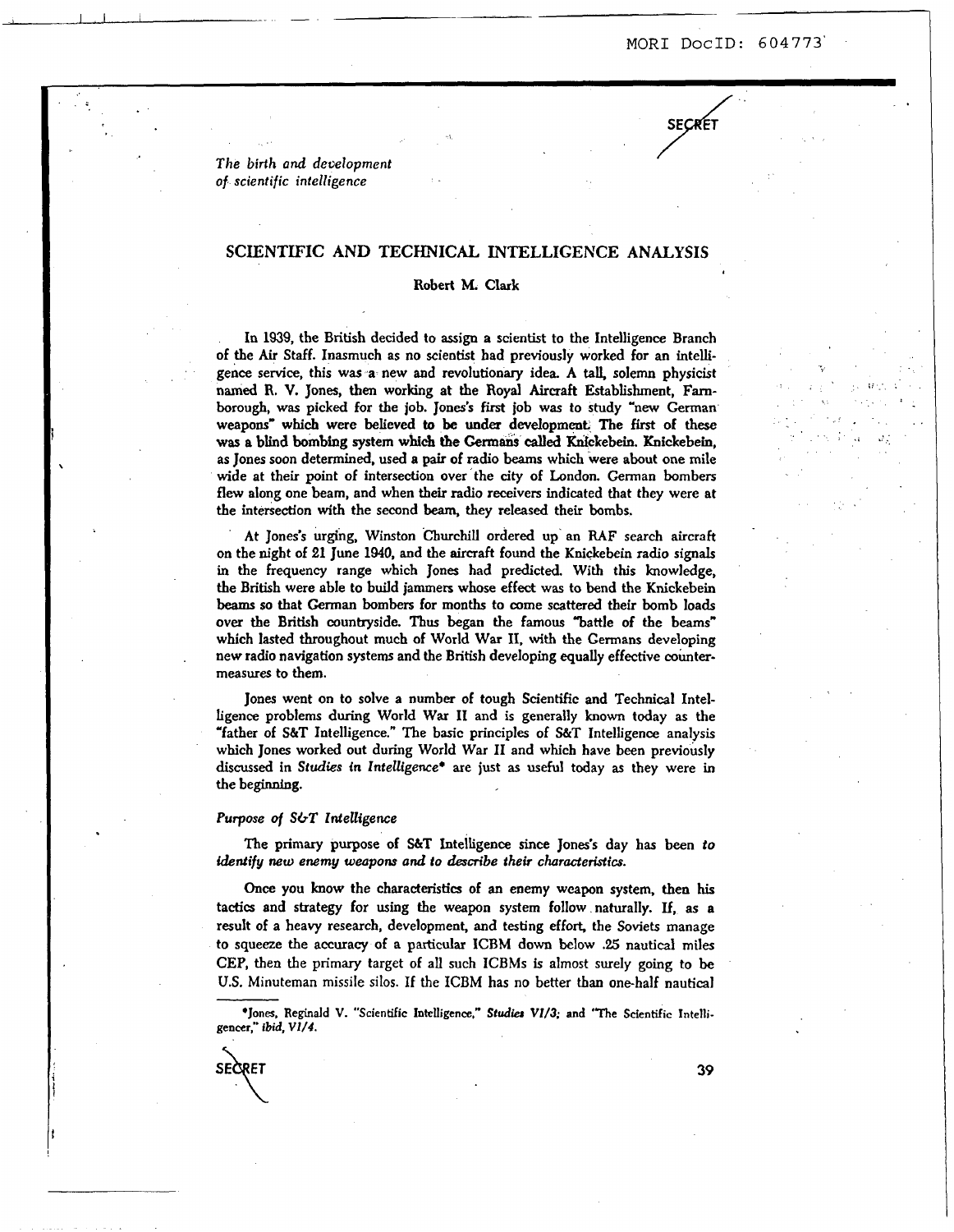**S&T** Analysis

SECRÉT

mile accuracy, then it probably **wiJ1** be used against cities, industrial complexes, and.other soft targets. As another example, the range of the Soviet BACKFIRE bomber is a critical factor in determining whether BACKFIRE is intended for use against ground targets in Western Europe and for naval use, or whether it **is** intended for. strike missions against the Continental United States.

**Also,** once you know the characteristics of an enemy weapon system, countermeasures against that system become much easier. For instance, we knew a great deal about the **SA-2** surface-to-air missile system which **was** deployed extensively to defend North Vietnam. When the decision **was** made to launch mass raids against North Vietnam with **B-52** aircraft, we were able to tailor our countermeasures against **the SA-2 so** well that on'some raids the North Vietnamese **SAM** system was almost completely ineffective. *On* the other hand, we knew very little about the SA-6 SAM system which was deployed in Egypt prior **to** the **Yom Kippur, War.** Largely **as a** result of **this** lack of knowledge, countermeasures against **the SA4** were not effdve and **the** Israelis **lost large**  numbers of their **strike** aircraft to Egyptian **SAM** systems.

# **Cases** of *SLtT Zntelligence*

Jones found that all the S&T Intelligence problems which he encountered fell into three general cases. Unfortunately, since Jones's time, S&T analysts have had to contend with a **fourtb** case.

# **S&T CASE #1:**

#### **WE** DEVELOP WEAPON-

### THEY DEVELOP WEAPON

**This** is the most common problem encountered by **S&T** intelligence officers. We develop an ICBM-the **Soviets** develop **an ICBM. We** put MIRVs on our ICBMs-they are putting MIRVs on their ICBMs. The Soviets developed an **ABM** system-we developed an **ABM** system. Both sides are now developing a laser **kill** weapon. And **so** forth. In **this** case the **S&T** Intelligence officer's job is not so difficult, because he *can* turn to **his own country's** experts **on** that particular weapon system. Use of your **own** experts **has** its **own** pitfalls, however, as we note later on. **A** classic example of some of tbe pitfalls is "The Case of the **SS-6."+ U.S. ICBM** experts, insisting on applying U.S. design approaches to Soviet missile designs, managed to hold up an accurate intelligence assessment of the SS-6 for a number of years.

# **S&T CASE #2:**

# WE DEVELOP WEAPONS-

# **THEY DON'T** DEVELOP WEAPONS

In **this** case the intelligence officer **runs** into *a* real problem: it is almost impossible to disprove anything in **S&T** intelligence. The fact that no intelligence information exists about a **particular** foreign development cannot be used to show

 $\sum_{i=1}^{n}$ 

**40** 

 $*$  Wonus, M. C., Studies in Intelligence, XIII/1.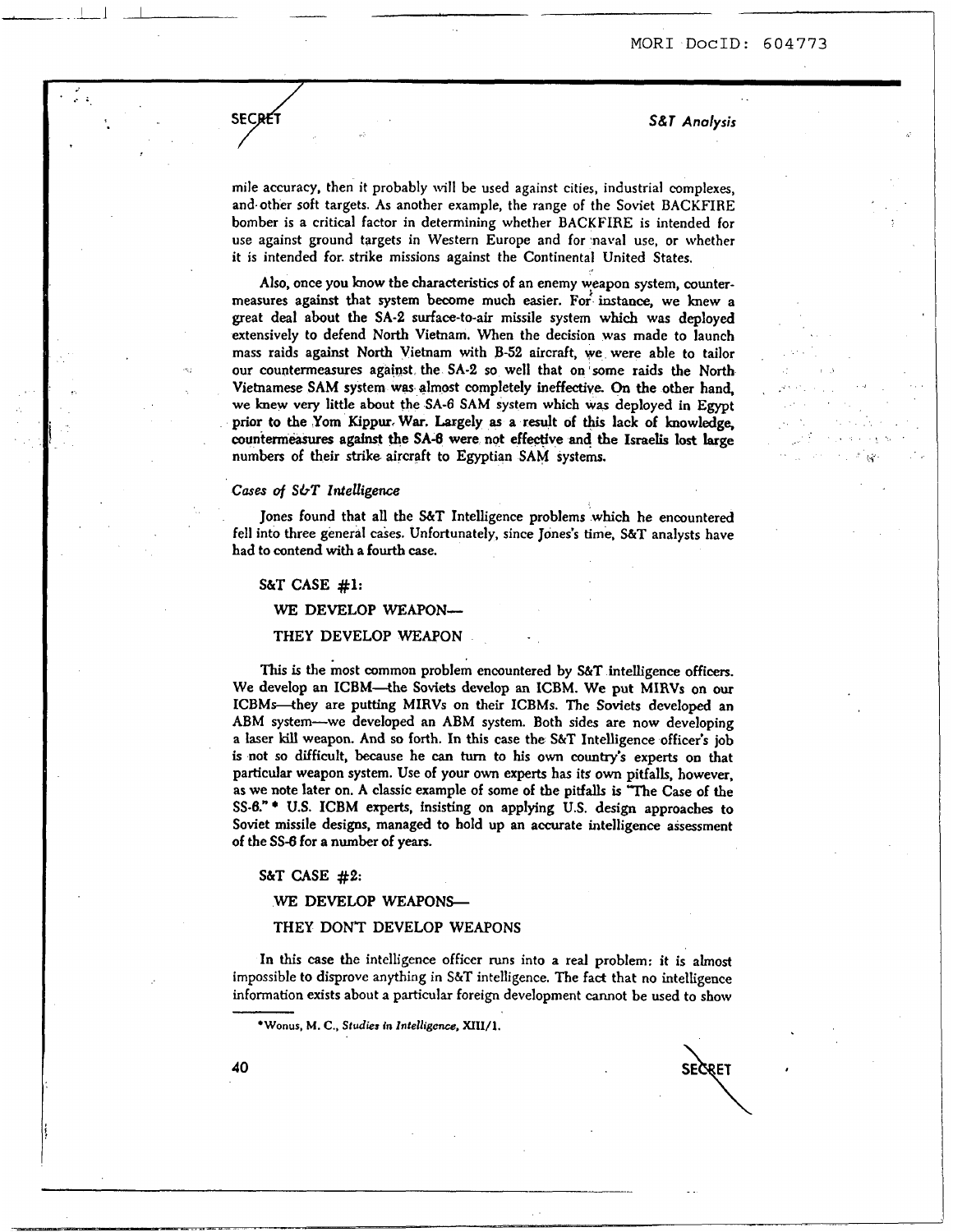*S&T Analysis* 



that the development itself doesn't exist. **As** an Air Force intelligence officer in the early **196Os,** I read year after year the USAF estimates that said, "the USSR is probably developing a pulse doppler radar for its interceptor aircraft," and "the **USSR** is expected to deploy a computerized air defense system similar *to* the U.S. **SAGE** system." Years later, the Soviets have still done neither-so far **as** we can tell. But both estimates are just **as** difficult to disprove in 1974 as they were in 1964. And the BACKFIRE we mentioned earlier  $\therefore$  how can anyone conclude that **the** Soviets do not intend to use it **as** a strategic bomber against the **U.S., no** matter how unsuited it may be for such a mission?

#### **S&T CASE #3:**

# WE DON'T DEVELOP WEAPONS

# **THEY DEVELOP WEAPONS**

**This** is the **most** dangerous case. Here the **!&T** Intelligence officer **has**  to overcome opposition from skeptics from **his own** country. Very often these skeptics are scientists who themselves **tried** a similar approach, failed, and then felt themselves obligated to discourage everyone eke from trying the same **thing.** 

One of the most dramatic examples of Case **#3** was the Soviet development of the antiship cruise missile. Segments of **the U.S.** intelligence community sounded **a** warning in the **early 1960s** tbat the **Soviet** antiship missiles represented **<sup>a</sup>**real threat **to** the **U.S. surface** fleet The threat **was** not taken seriously, however, **until** the **sinking** of the Israeli destroyer *Eilat* by **an** early model Soviet &e missile in the **Six** Day *War* of **1967.** Unfortunately, many Defense **Depart**ment officials then overreacted, and have since repeatedly labeled the **U.S.**  surface navy **"a** bunch of sitting ducks." '

Analysts in the bacteriological warfare and chemical warfare business will become more and more familiar with Case **#3** now that the **US.** has stopped all BW/CW weapons research.

# **S&T CASE #4:**

# WE DON'T DEVELOP **WEAPONS-**

# **THEY DON'T DEVELOP WEAPONS**

**R. V.** Jones never had to contend with **this** case, **since the** British were involved in **a** war and had no resources to **waste** on academic problems. Case #4 is the most frustrating; it resembles Case #2, but since we haven't developed the weapons system in question, physical restraints can be ignored and any of the players can change **any** of the rules of the game at *uty* time. **Our first**  real encounter **with** Case **#4** was the **SAM** upgrade problem, described by Sayre Stevens in "SAM Upgrade Blues." .

SAM upgrade-the possibility that the USSR could develop a limited ABM defense using the SA-2 (and later SA-5) SAM systems-made life exciting Exercise using the SA-2 (and later SA-5) SAM systems—made life exciting<br>
Studies in Intelligence, XVIII/2.<br> **41** 

*'Studies* **in Intelligence, XVIW2.**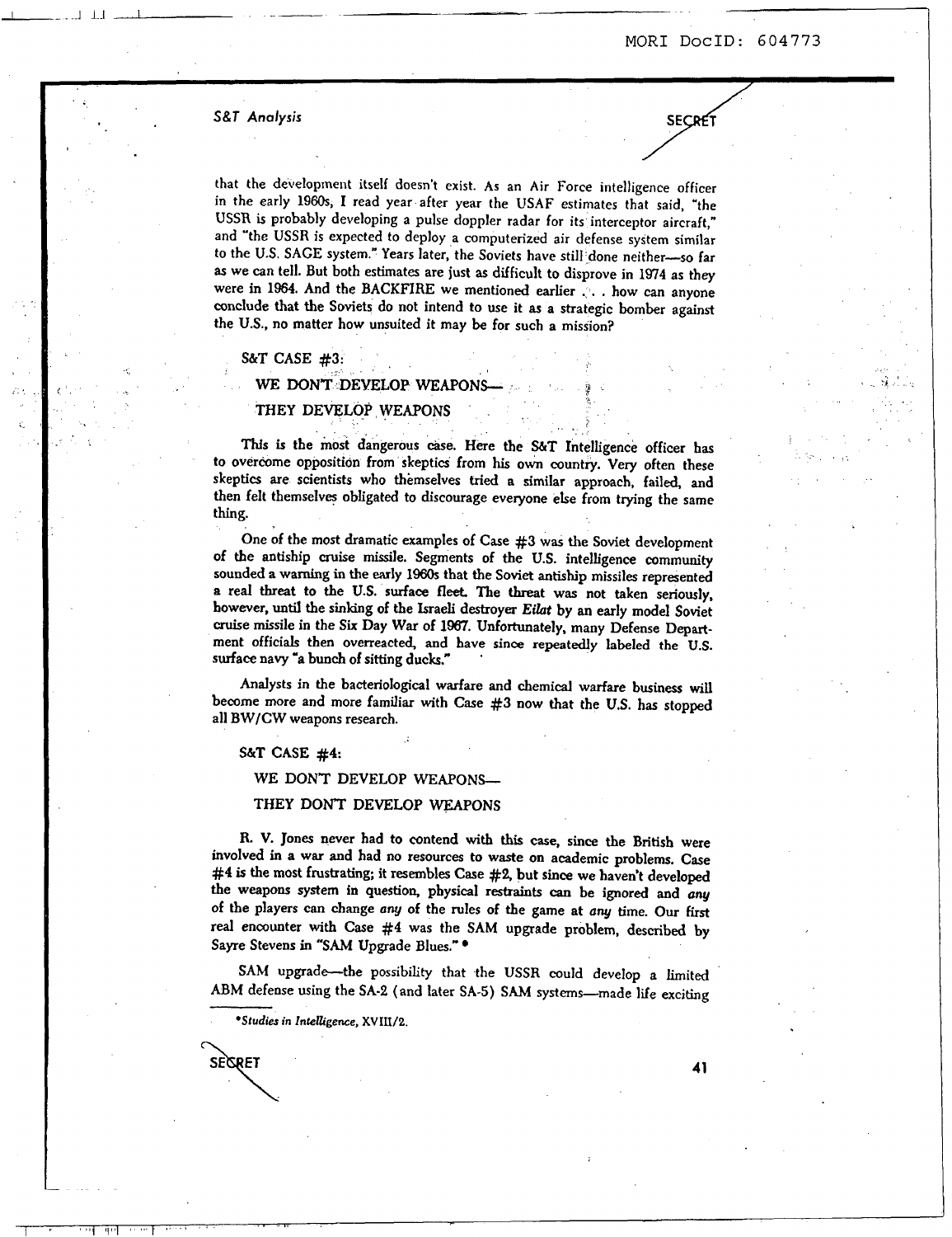..

\*

 $\ddot{\phantom{0}}$ 

Eisret

*S&T Analysis* 

(and frustrating) for many CIA analysts and senior officials. Any time an analyst working on **SAM** upgrade seemed to be making progress toward a solution, someone would find a new wrinkle in the problem which forced a fresh start. One lesson of **SAM** upgrade is that we can no longer produce only conventional intelligence assessments. Intelligence analysts will continue to answer questions which read, "What is the capability of weapon system *'X?";* but more and more analysts will encounter questions which **begin** "What *if* . . . ?" These are usually the Case **#4** questions.

Last summer, **DDS&T** intelligence analysts had to address the idea that the Soviets might be developing a space-based laser ABM system. This concept was proposed by a senior official of another government agency (interestingly, most Case *'#4* problems are proposed by people who are outside the intelligence community but have wntact with it; seldom *if* ever are *such* cases proposed by intelligence officers). The idea was that the Soviets might be working on **a** program **to** put large high-powered ultraviolet lasers into synchronous dtitude (25,000-mile-high) orbits. By focusing the laser energy on **U.S.** ICBM reenhy vehicles during their midcourse phase of flight, the Soviets would then be able to destroy any number of the reentry vehicles. The fact that such **a** program would cost **the** Soviets more resources than the U.S. put into the Apollo Program seemed to daunt no one-least of all the advocates who insisted that we look for evidence of a Soviet program. *After* considerable expenditure of analyst time and effort, we concluded that the **Soviets** were *not* developing a spacebased laser **ABM** system. Unfortunately, **this was** probably only the initial effort on **this** particular problem. It seems characteristic of Case **#4** problems that they never go away; **they** simply go through cycles.

#### **Sources** *of S6T Intelligence*

*8* 

SECRET

*42* 

Jones used the analogy of the human head to describe how S&T cases were **handled.** In **his** analogy the eyes represented photo intelligence and the ears represented signal intelligence. Both of these intelligence inputs were **fed**  to the brain, which handled the job of collating the intelligence, analyzing what it **meant,** and making decisions. To complete the analogy, one might consider the mouth to represent the dissemination process.

Despite Jones' comment about the eyes and ears, **an** S&T analyst normally uses *six* sources of information in **his** work. They are:

> Photo Intelligence Signal Intelligence **Human Sources**  Foreign Literature Results of **U.S.** Work Basic Physical **Laws**

Many intelligence analysts refer to the first **two of** these **as** "hard' intelligence and the second two **as usoft"** intelligence. This unfortunate terminology reflects a common bias that photo and signal intelligence information is more reliable than the other kinds. Actually, human and foreign literature **sources**  have provided some of our most valuable insights into foreign scientific and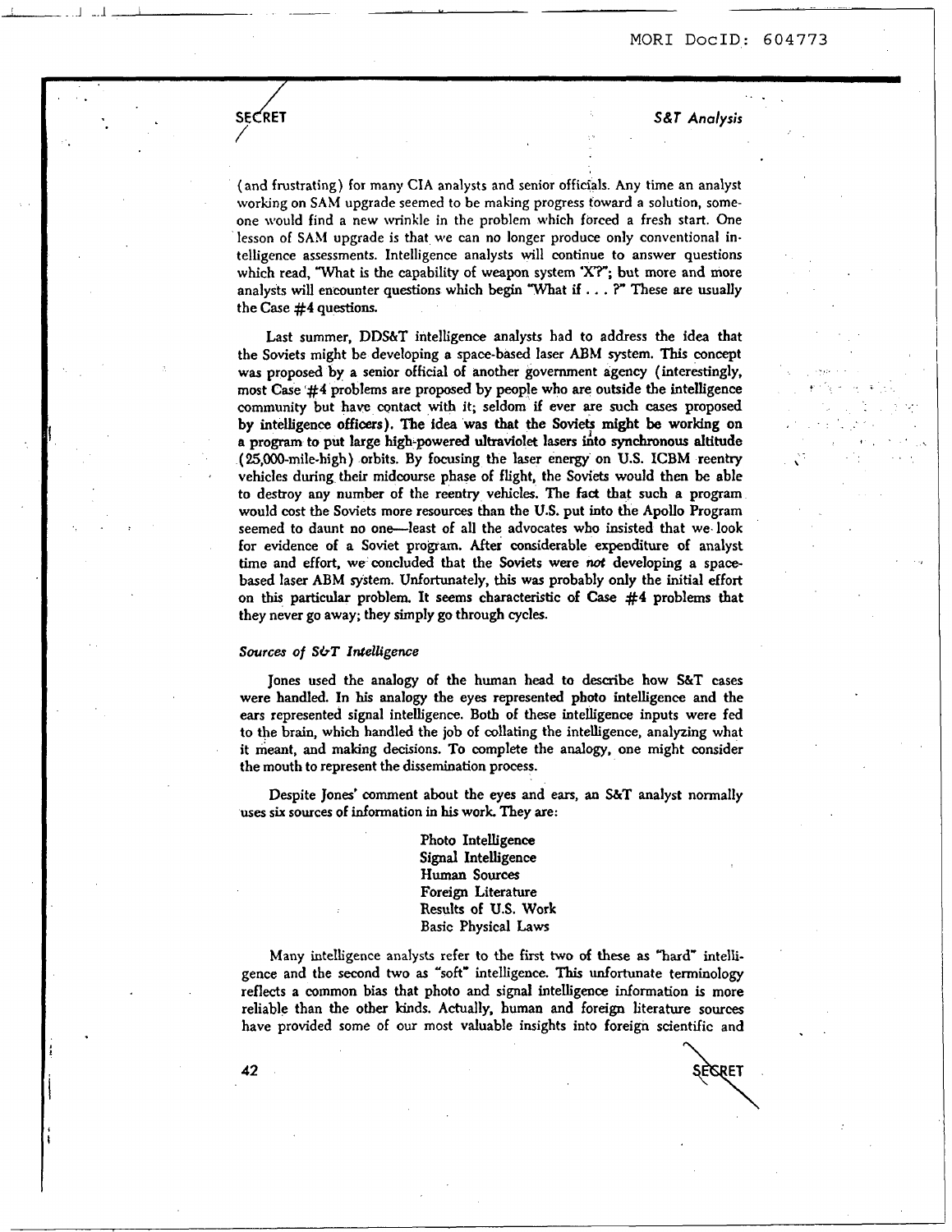SECRET

**43** 

*S&T Analysis* 

technical developments. Their evaluation, however, requires more judgment and analytical skill than do the photo and signal intelligence sources.

The last two sources-U.S. work and basic physical laws-are not generally considered as sources of intelligence at all. But these sources tell you what has been done and what **can** be done. And they take **as** much analytical time as any of the other sources. In some cases, they may take *more* time; some analysts claim that it is easier to get information on Soviet than on **U.S. R&D** work

Intelligence analysis—the brain function in the Jones analogy—is the process of pulling together all the sources of information and drawing conclusions. It is a difficult process, probably no better understood than the functioning of the brain itself. There are a few guidelines, however, the most important of which Jones described as "the cardinal principle of scientific intelligence."

#### *The Cardinat Principle ofsdentific Intelligence* . is.

Back in the fourteenth century, a philosopher named \William of Occam did a great deal of thinking about the best way to draw conclusions from the results of scientific experiments. His conclusion **bas** been used as a guiding principle for scientific researchers in all the centuries since. It **also** serves as the single most important guiding principle for intelligence analysts. It **goes**  under the name of **Occam's** *Ram: Use the leust* **number** *of hypotheses to* **explain your obsemtions.** 

**Occam's** Razor works **this** way: Suppose that we discover that the Soviet embassy in Washington has received a copy of a classified briefing which was presented recently in the Headquarters Auditorium. I might **then** announce **to**  you: "The Soviets must have a bug in the igloo-go find it." After you have finished tearing the igloo apart, you come back and report that no bug is to be found there. My reply is: "Do you really expect the Soviets to put the bugs out where you can find them **so** easily? Call in the sweepers!" *So* after a very thorough electronic sweep of the wrecked igloo, you come back with a negative report. But I'm ready. "Ah-ha," I say. "It's just as I suspected-the Soviets have developed an unsweepable bug!" As you **see,** we could carry **this** game on for quite some time-unless you use **Occam's** Razor and say, **"No1** There must be a simpler explanation for our observations."

Now this story may sound a bit farfetched, but it **describes** the sort of thing that goes on in the intelligence community every **day.** We recently went through an exercise of this **sort** with an acquaintance of mine on **the** Intelligence Community (IC) Staff which ended up with his conclusion that every Soviet satellite had some **sort** of a clandestine mission. And the only reason we hadn't found out about all these clandestine missions was that we hadn't looked hard enough!

#### *Some SGT Intelligence Maxims*

In addition to the cardinal principle, there are a number of rules of thumb which most intelligence analysts learn sooner or later through hard knocks or experience. The first of these is: Suspect all crusaders.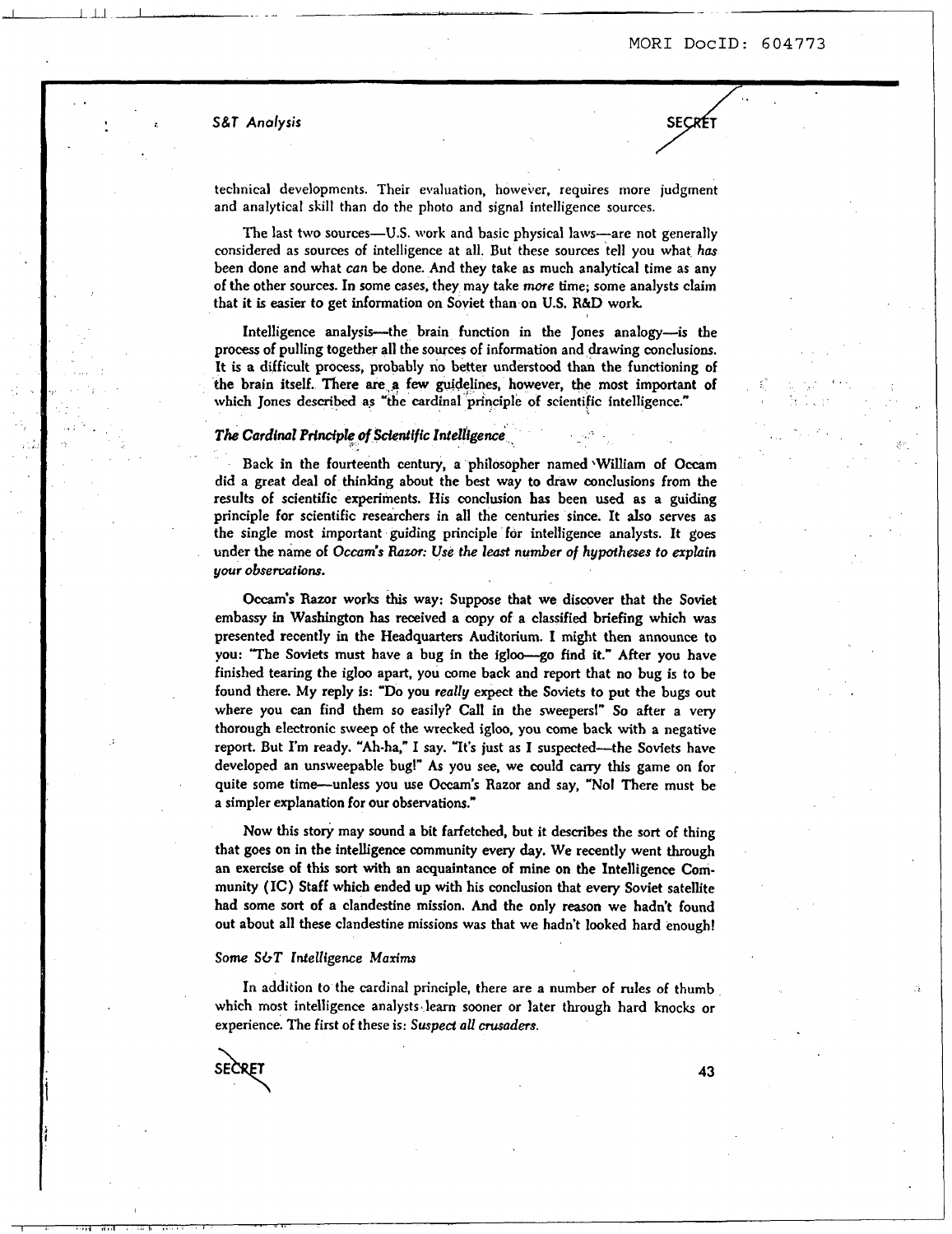*SdT Analysis* 

*Il* An intelligence officer should **neoer** have an ax to grind. The day an analyst says to himself, "I'm going to prove . . .," he's left the path of reason. Of course you **hue** to present proof for any conclusions you draw from analysis. This is quite a different thing than setting out to prove something before you know the facts. The objective of any intelligence analysis effort is the truth-not the proof of some preconceived notion. There probably exists no better illustration of **this** point than the **story** of the *"SS-8* controversy" which David Brandwein described in the Summer 1969 issue of Studies in *Intelligence* (XIII/3).

In **1961,** the Soviets began testing a new missile system, the *SS-8. Air* Force intelligence analysts concluded very quickly that since the Soviets had **a** large ICBM (the **SS-6)** and **a** small **ICBM** (the **SS-7).** the **SS-8** would be an even larger ICBM than the SS-6. CIA analysts disagreed. By the beginning of 1962, the intelligence community analysts were divided into two camps-a "large *sS#* group and **a** 'small **SS-8" group-and** the struggle had **all the** marks of **a** full-blown crusade. **Neither** side **wu!B** concede **that** its analysis **was !ess**  than flawless. Each side searched for evidence to "prove" its case. By the middle of 1962, an objective analysis of the **SS-8** was **no** longer possible within the intelligence community. The impasse was not broken until **an** independent and reasonably impartial committee was- formed to assess the problem. The controversy did not end completely until **1964,** when the *SS-8* **was** photographed in the **Moscow** parade and **turned out** to be a small missile. Unfortunately, much time and money had already been wasted because a few people were more concerned with "proving" their case than in finding the truth.

The mark of a true crusader generally is an inability to admit that he might **be** wrong. The intelligence community seems to have more of its share of crusaders than most government or industrial groups; unfortunately, many of the crusaders are in the **S&T** Intelligence field-the last place a professional scientist would expect them to be. Professional scientists instinctively distrust crusaders. Crusading is incompatible with the scientific method, which tries only to establish the facts-never to prove something. One of the great scientists of all time, Louis Pasteur, put it concisely:

> "The greatest derangement of the mind is to believe in something because one wishes it to be **so** , . ."

A second rule of thumb in **S&T** Intelligence is: *Erperts* can be **wrong.** 

Of necessity, the intelligence community has to use experts as consultants. It is often argued that the experts are the best people to **do** the analysis, but an expert can develop a closed mind in his **own** field of expertise more readily than the non-expert. Experts are particularly dangerous in S&T Case #3. When Jones concluded his successful analysis of the Knickebein signal, **his** proposal to send a search aircraft up after the signal was strongly opposed by Britain's leading expert in radio wave propagation-who contended that the Germans couldn't be using **such a** signal because it would have to bend around the earth's surface to be received over London. Fortunately, Churchill didn't learn of the expert's opinion until after the search aircraft had obtained the Knickebein signal.

A big problem with experts is that they impress people unnecessarily because they are labeled "expert." The expert's opinion may be given more weight than

SECRET

**6** 

**44** 

**SECRET**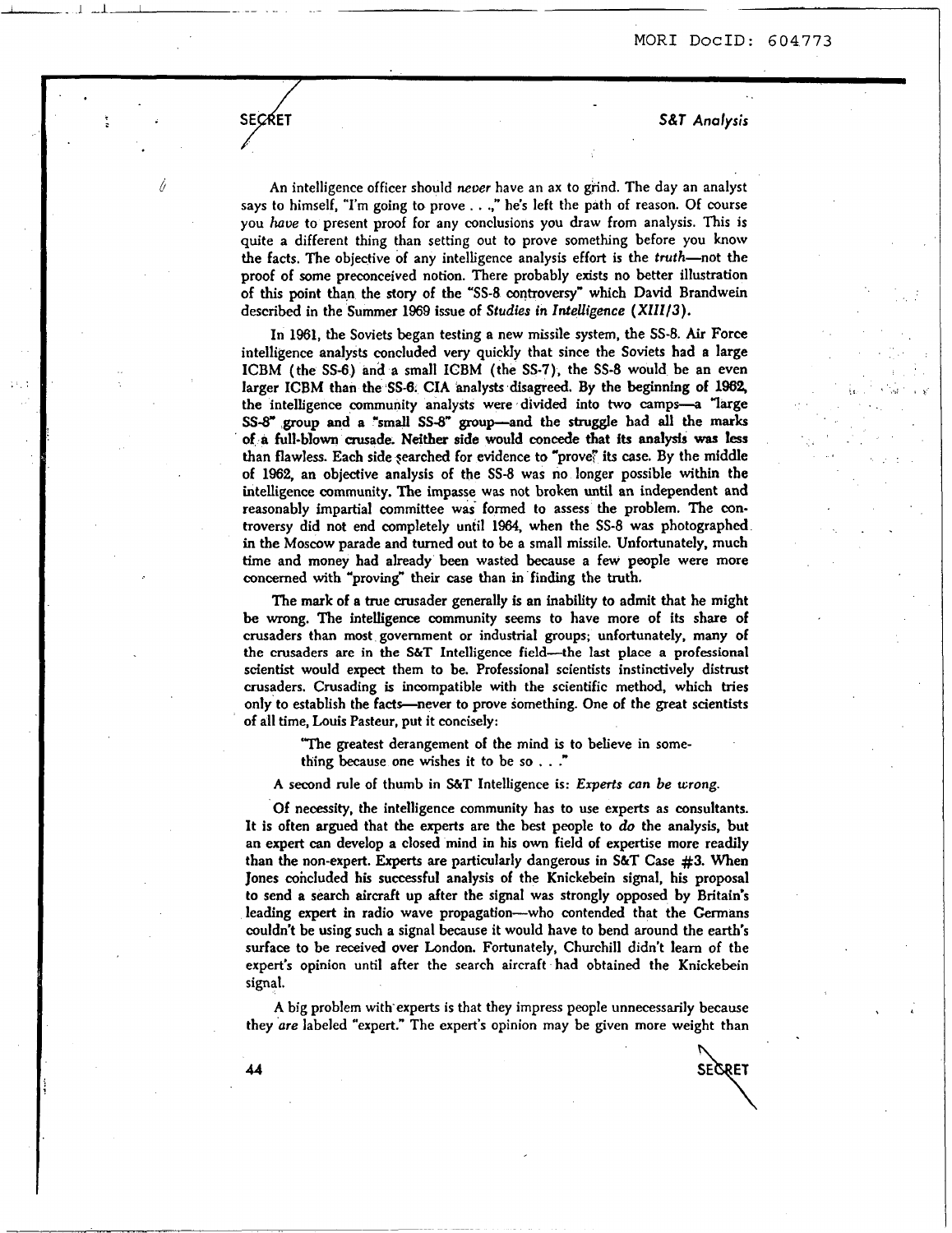...

**S&T Analysis** 

's<br>,

\_\_ ~\_\_



it deserves. Perhaps the mentality of official Washington--which spurns pearls offered by a research assistant for the dross from a research director-has **some**thing to do with the problen,. Any intelligence analyst foolish enough to propose a major analysis effort on "Possible Soviet Devclopnient of a Space-based ABM Laser Weapons System" would have been laughed at. Unfortunately, the idea was proposed by an expert who happened to be influcntial, and no one laughed *(out* loud, at least). We did the project.

Experts tend to be most obstinate when they are in the wrong. A few ycars ago, CIA analysts were trying to assess a particular Soviet ABM radar. Some experts who were consulted came to the conclusion, based **on** incomplete information, that it was actually two radars-that a large flat structure located next to the main radar antenna was' the antenna for the secondary radar. After we had done some additional analysis and had taken **a** close **look** at Soviet antenna <sup>~</sup>technology, it became apparent **to most** intelligence community analysts that the'flat structure was an antenna feed structure, not **a** radar. The experts dismissed this interpretation, and CIA analysts were obliged to search for a signal from the secondary radar. Finally, the Soviets built an operational version of . the ABM radar we had been observing. In the operational version of the radar. the flat structure was replaced by a strange-looking flat apparition which no'one in his right mind could call **a** radar antenna. While conceding that the new flat structure was clearly a feed system for the ABM radar antenna, .the experts never did admit that their original estimate of the .secondary radar had been wrong. They merely avoided all **discussions** on the subject. Even today, I occasionally **ask** one of the analysts who were involved in the project *if* he has found the secondary radar signal yet. Fortunately, our **ABM** analysts all have a **good** sense of humor.

When the expert's opinion differs from all the other available sources of intelligence, you have to question the expert's opinion just **as** you would question any other intelligence source, for reasons which the expert seldom **can** appreciate. Treat the expert just as you would any other intelligence source; don't worship him. The same could be said for the contractors, who are just another form of expert. Which brings us to our next maxim: Never trust a contractor.

This is a bit strong; perhaps I should say "Don't rely unreservedly on a contractor." There are good contractors and bad ones. Note that I didn't say never use a contractor-I said don't trust him. We do and should use contractors in *ShT* Intelligence analysis to perform jobs which would take too much analyst time, hut we tend **to** depend too **much** on the contractors. I once **asked a** good friend of mine, an ABM analyst, about the technical capabilities of a particular ABM radar he was studying. His reply was **"111** have to **check** with my contractor first." Giving him the benefit of the doubt, I assume that his remark was tonguein-cheek. But it points **to** a dangerous trend in CIA **as** well as much of the rest of the intelligence community.

Remember, **a** contractor is in the business for the money, much **as a** professional spy is in the **business** for the money. Any case officer can tell **you**  how to treat a professional spy. You use them when you have to, but you never trust them. The same is true for contractors.

SEGRET

**45**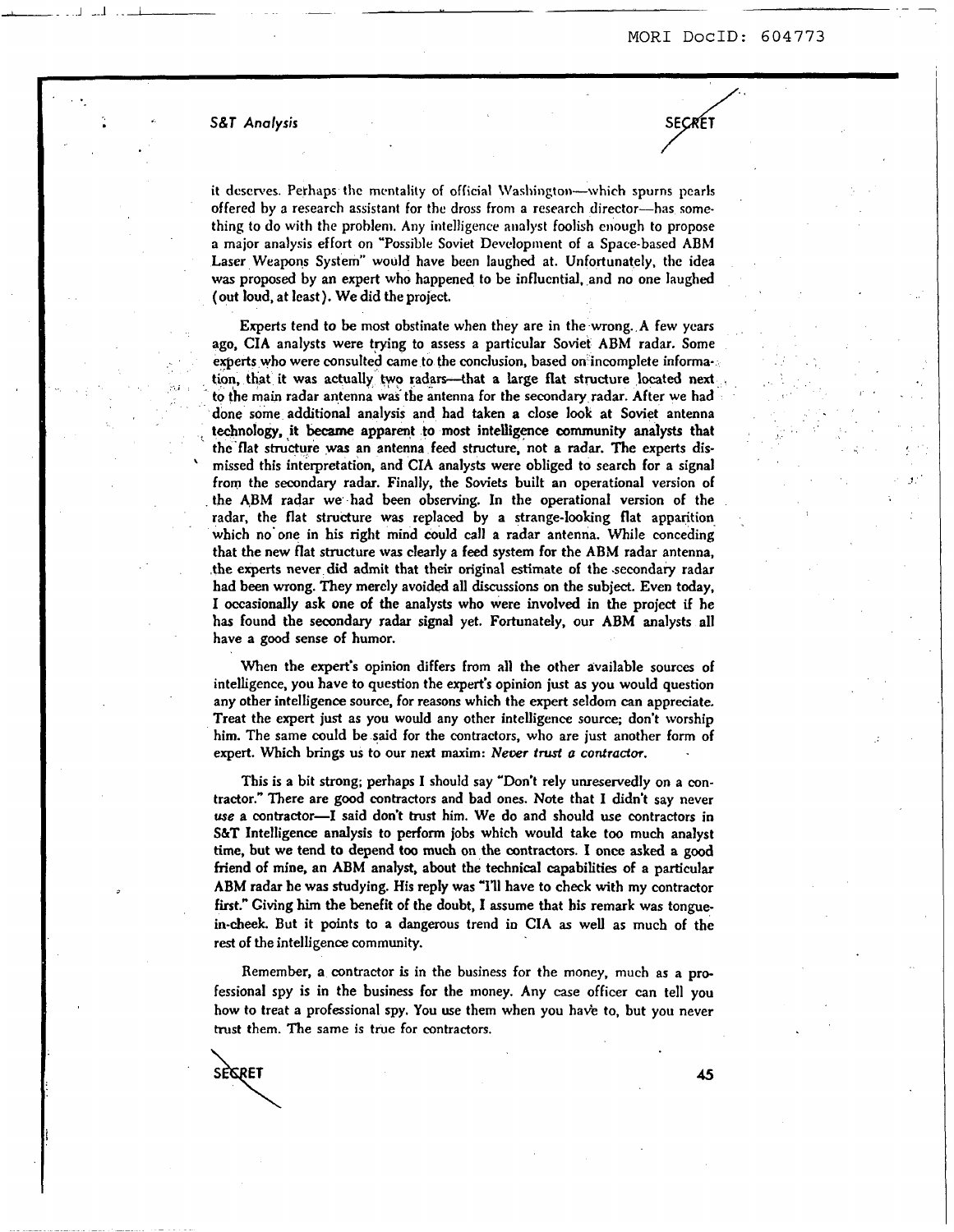**4** 

*S&T Analysis* 

\!'e once atvarded an electronics analysis contract to Company *'2* **on** the West Coast. Shortly thereafter, the company "Z" project officer visited Headquarters to receive his instructions **on** how to proceed. After a few fornialities and a cup of coffee, we sat down to discuss the contract details. His first question was unforgettable—and typical of many contractors. He said: "OK—What is it that you want us to prove?' We should have cancelled the contract on the spot.

Because the contractor wants to earn the money you're paying him. he **feels** obligated to come up with something-whether there's something there or not. A contractor also knows what every good newspaper man knows: Bad news sells. **So** the contractor is particularly vulnerable to the Anak syndrome **(a** vulnerability which contractors share with new intelligence analysts who are Y trying to make a name for themselves).

The Anak syndrome **goes** back to the time when the Israelites found it necessary to spy out the land of Caanan. The spies came back with a completed intelligence analysis which they reported in Numbers 13:32-33:

". . . And they brought up an evil report of the land which they had searched unto the children of Israel, saying, The land. through which we have gone to search it, is a land which eateth'up the inhabitants thereof; and all the people that we saw in it are the men of a great stature.

And there we saw the giants, the **sons** of *Anak,* which come of the giants: and we were in our **own** sight **as** grasshoppers, and **so** were we in their sight."

The results of this report were disastrous for the Israelites: *40* more years of wandering in the wilderness.\*

Based on previous experience with contractors, I will always be convinced that the next day Moses received a letter something like this one:

> Israelite Research Projects Agency Kadesh 3 Wilderness of Paran

Commanding General Palestine Liberation Army Kadesb **7**  Wilderness of Paran

Unto Moses, Shalom:

**1.** Recent intelligence reports indicate that Canaanite Army field units have deployed GIANTS. This unprecedented advance in human engineering on the part of a potential enemy puts our forces at **a** severe tactical disadvantage. IRPA **war** gaming analyses indicates that PLA units encountering GIANT-equipped Canaanite units one-on-one would incur **76.8%** casualties while inflicting only **16.4%** casnalties **on** opposing forces.

**\*For another view of Moses as policy maker and intelliyenrw officrr.** *see* **"Decision Trees."**  *Studies* in Intelligence, **XVIII/4.** 

**46** 

 $\overbrace{\text{SECRET}}$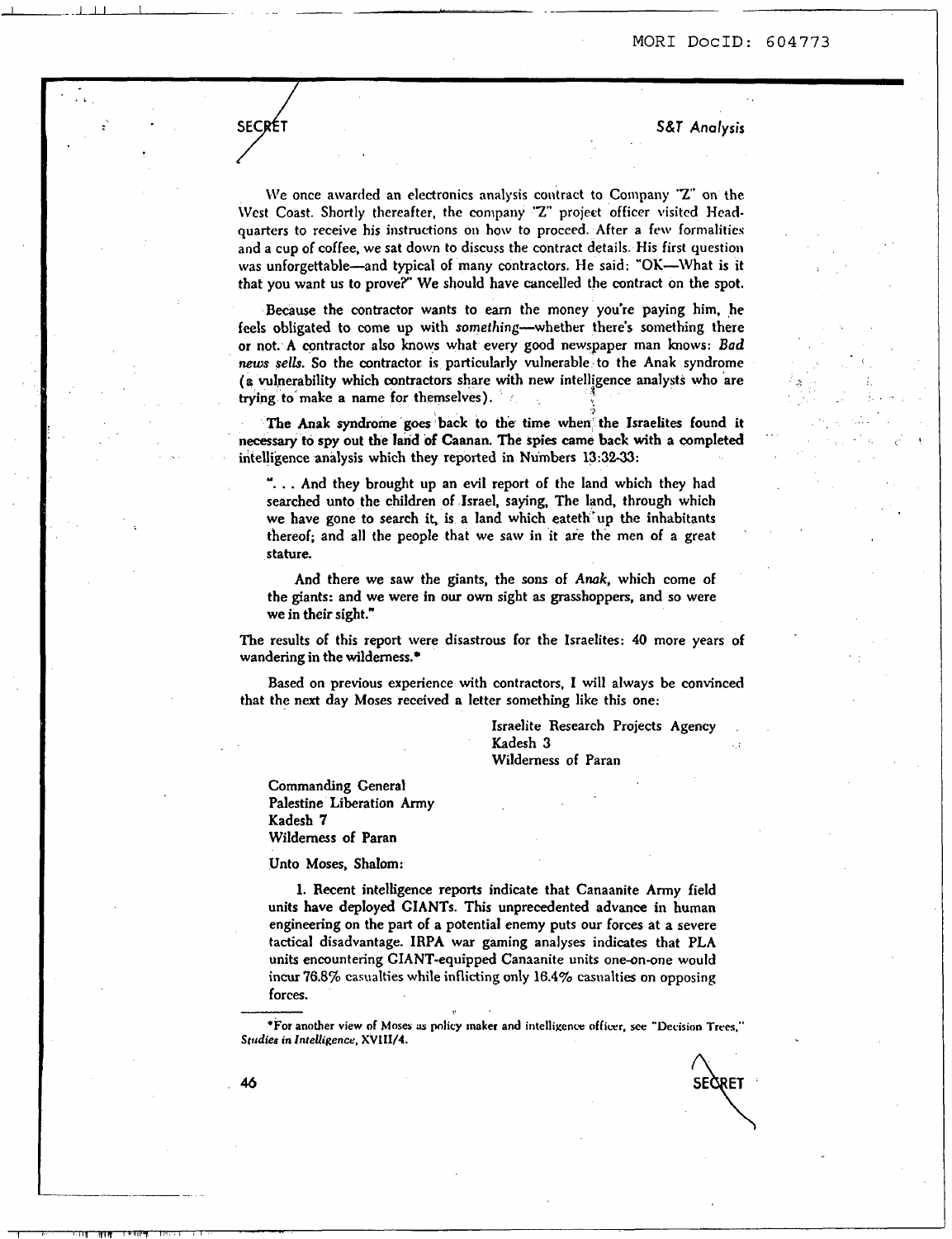I I

# **I-** .. *S&T* **Analysis**



**47** 

**2.** IRPA believes that thc magnitude of this challenge to Israclite survival requires a full-scale R&D effort to counter the Canaanite threat. Accordingly, we are pleased to submit our proposal entitled, "The Feasibility of Developing GIANTs from Israelite Racial Stock."

3. IRPA is well qualified to conduct this **R&D** effort. Our related experience includes two prior assessments: "The Biological Impact of Locust Swarms on Egyptian Wheat" (Secret/Israelite Use Only) and "A Tactical Mobility Problem: New Approaches to Crossing the Red Sea" **(TS/IUO).** 

**4.** We propose to undertake this effort on a cost-plus-fixed-fee basis for a fee of **2,000,000** shekels. The contract effort is expected *to* be **corn-**pleted in **40** years. ' **<sup>i</sup>**

#### Signed,

**Ammiel** the **Son of** Gemalli **of** the Director of Research Tribe of Dan

# Attachments: Proposal

**SECRET** 

Our final maxim is an obvious one: *Look ut* the *whole* picture.

Or, to put it another way, never ignore sources of intelligence. **This** rule may be obvious, but it's one of the most difficult things for an S&T analyst to *do.* The chief problem is one of available intelligence information. NSA. CIA, and Naval Intelligence Command, **to** name three **groups,** have many information compartments. An **SdrT** Intelligence analyst on almost any topic will find that **the** information he needs is scattered across several of these compartments. And sooner or later, **in** trying **to get** the information which he needs *out* of these compartments, he has to face up to the paradox *of SC-T Intelligence: The* **more important** *the subject,* **the more** *difficult it* **is** *to obtain access* **to the** *ouailable intelligence.* 

This **paradox** results not from security regulations, but from human nature. Very few intelligence collectors or analysts are willing to reveal (to other analysts, at least) the **most** interesting and exciting bits of information which they possess. This is due to a fear-often justified-that the analyst to whom you reveal the information will take it, use it for his **own** purposes, and get the credit for your work.

Almost all intelligence services over the years have paid **a** heavy price for this over-compartmentation and professional jealousy. Soon after the British began jamming the Knickebein system, Coering became aware that the British knew in advance when his bomber raids were coming. He put together a team of counterintelligence officers to locate the source of the leak. Coering gave them access to all available information *except* the Knickebein project, which be **considered** too sensitive to release to them. Of course, Knickebein was the tipoff of the German air raids, **so** Goering's counterintelligence effort was a failure before it started. As another example, Pearl Harbor resulted in part from too much compartmentation; the people at the top didn't have the whole picture.